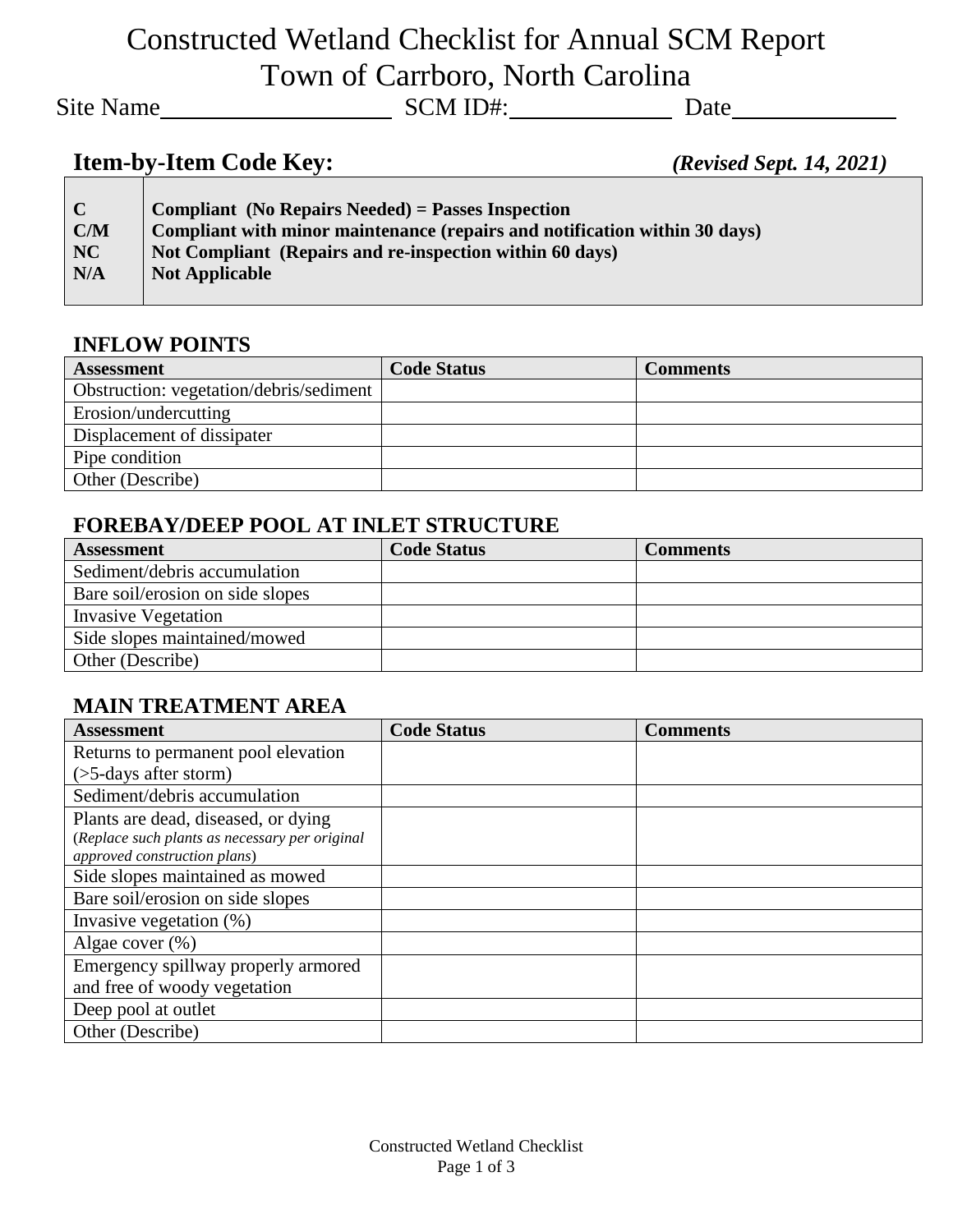## Constructed Wetland Checklist for Annual SCM Report Town of Carrboro, North Carolina

Site Name
Site Name
Site Name
SCM ID#:
SCM ID#:
SCM ID#:
SCM ID#:
SCM ID#:
SCM ID#:
SCM ID#:
SCM ID#:
SCM ID#:
SCM ID#:
SCM ID#:
SCM ID#:
SCM ID#:
SCM ID#:
SCM ID#:
SCM ID#:
SCM ID#:
SCM ID#:
SCM ID#:
SCM ID#:
SCM ID#:
SCM

#### **EMBANKMENT**

| <b>Assessment</b>                      | <b>Code Status</b> | <b>Comments</b> |
|----------------------------------------|--------------------|-----------------|
| Bare soil/erosion/loss of dam material |                    |                 |
| Shrubs/trees present                   |                    |                 |
| Animal burrows                         |                    |                 |
| Signs of structural failure (e.g.      |                    |                 |
| horizontal/vertical cracks)            |                    |                 |
| Upslope, top, and downslope            |                    |                 |
| maintained as mowed                    |                    |                 |
| Other (Describe)                       |                    |                 |

#### **OUTLET DEVICE**

| <b>Assessment</b>                         | <b>Code Status</b> | <b>Comments</b> |
|-------------------------------------------|--------------------|-----------------|
| Obstruction: vegetation/debris/sediment   |                    |                 |
| Erosion/undercutting                      |                    |                 |
| Joint failure/loss of grout material/soil |                    |                 |
| piping                                    |                    |                 |
| Leaking device                            |                    |                 |
| Structural condition                      |                    |                 |
| Sediment in pipe                          |                    |                 |
| Displacement of fabric/rip-rap            |                    |                 |
| Other (Describe)                          |                    |                 |

*\* = It is recommended that the pond drain be exercised twice a year to prevent freezing*

### **MISCELLANEOUS**

| <b>Assessment</b>                     | <b>Code Status</b> | Comments |
|---------------------------------------|--------------------|----------|
| Trash/debris                          |                    |          |
| Access                                |                    |          |
| Evidence of routine maintenance being |                    |          |
| performed?                            |                    |          |
| Other (Describe)                      |                    |          |

#### **PHOTOGRAPHS**

Attach low-resolution, digital color photographs of the site and SCM features. Include captions describing the photographs.